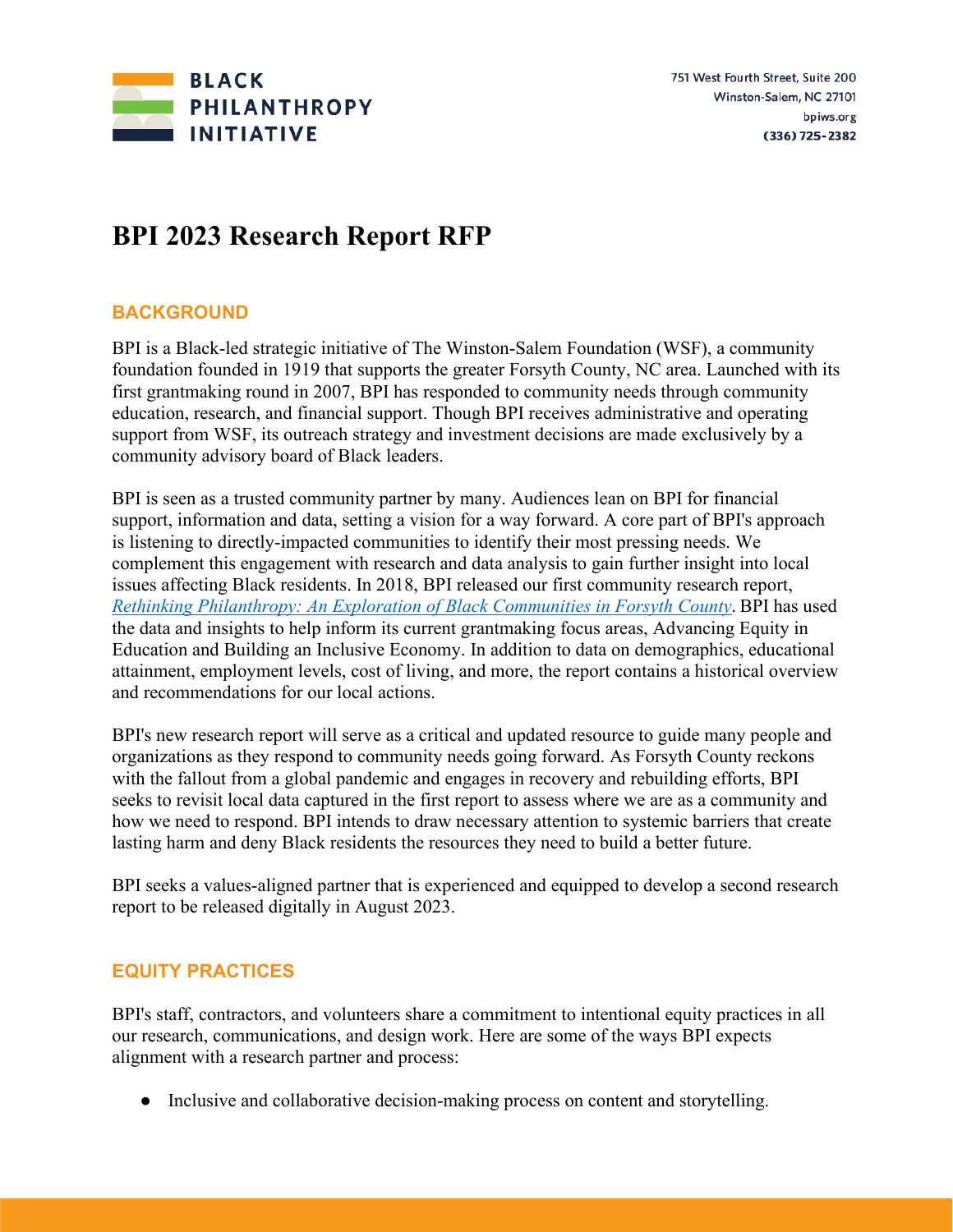- De-center whiteness in culture and norms.
- Avoid exacerbating implicit biases and placing emphasis on disparities. Provide context to why outcomes exist.
- Ensure design is accessible, and consider the needs of those who are colorblind, blind, deaf, and dyslexic.

#### **PROCESS OUTLINE**

BPI's Community Engagement Committee is spearheading this project with support from Winston-Salem Foundation staff and is committed to creating an RFP (request for proposal) process that is inclusive and equitable. Through this RFP process, BPI seeks to:

- Gain a broad sense of project interest and alignment with BPI's mission, vision and values.
- Prioritize Black-led organizations, designers and/or writers.
- Prioritize people and organizations with lived experience, a strong racial equity lens, or trauma-informed interviewing practices.

The first stage of the process asks interested parties to submit a letter of interest (LOI) if there is a desire to lead **one or both the project's** scope of work and deliverables.

BPI will use the LOI to assess groups and individuals based on demonstrated interest, competence, readiness, and alignment with BPI's vision and goals. After reviewing submitted LOIs, BPI will invite a select group of organizations/individuals to submit a detailed proposal, including information related to the project's scope of work and deliverables.

### **SCOPE OF WORK & DELIVERABLES**

BPI is seeking a partner or collaboration of partners to develop a research report to be released digitally in August 2023. The partner(s) will lead **one or both the project's** scope of work and deliverables below:

• **RESEARCH:** Identify, analyze and summarize publicly available data on several indicators related to challenges and opportunities Black individuals, families and communities have in Forsyth County, including written descriptions of research findings.

The research includes but is not limited to providing updated data contained in BPI's 2018 *[Rethinking Philanthropy](https://issuu.com/winston-salemfoundation/docs/bpi_report_rethinking_philanthropy_?fr=sMjIzNjkwMTg1)* report and identifying potential new/additional indicators that add to the research. This includes data on demographics, education, jobs and wages, poverty, civic engagement, and the state of Black small businesses and entrepreneurship in Forsyth County.

BPI requests a one-page summary of the key findings for the web-based report.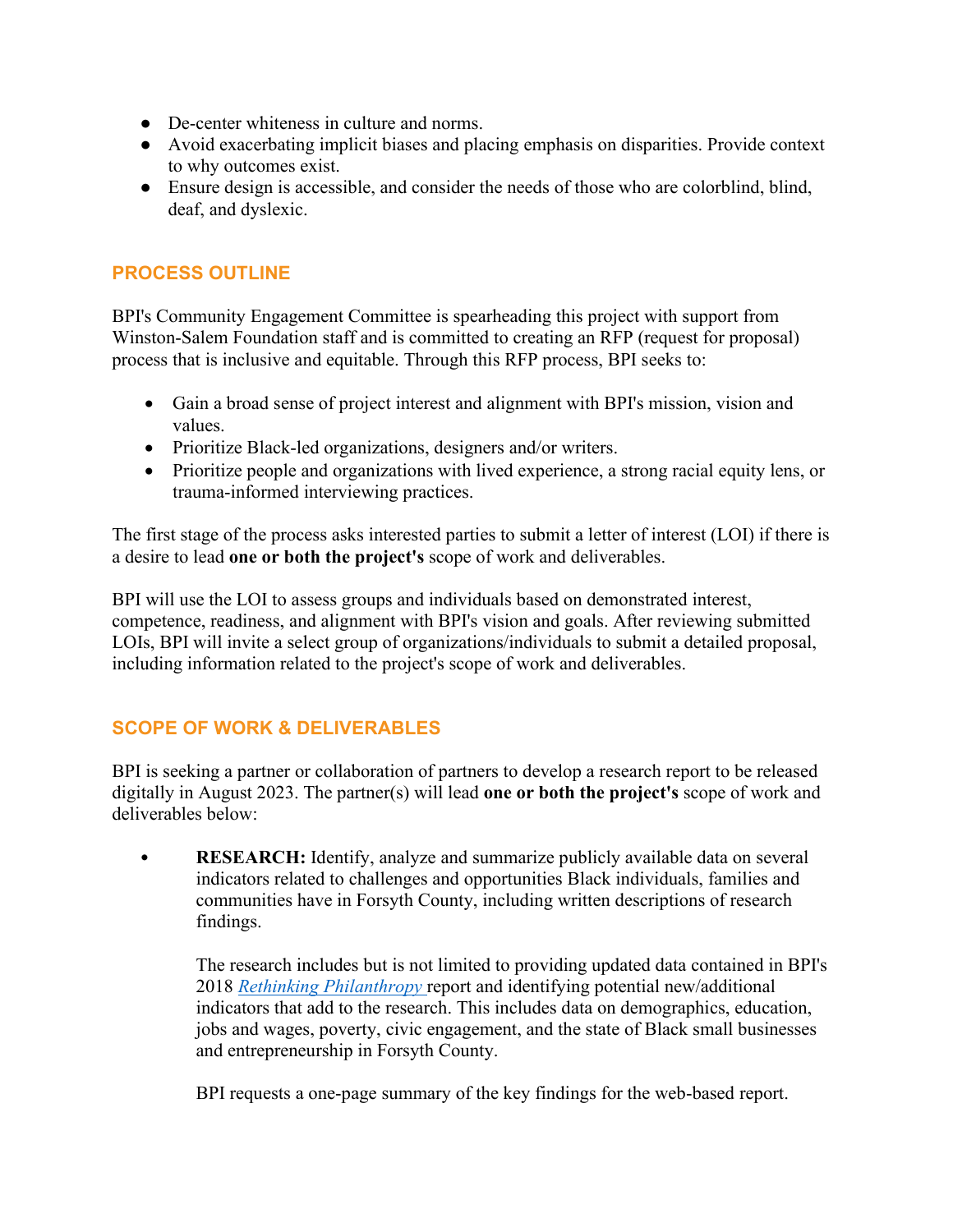• **COMMUNICATION (Microsite, Video, and Graphic Design):** BPI would like to publish the report as a microsite and envisions data visualizations, charts, tables, videos, or other graphics to create a final product that is visually appealing, engaging, interactive, and easily shareable. The microsite design must align with BPI's brand identity, values, and voice.

BPI wants the report to include Black history in Forsyth County and historical context related to systemic policies and practices that have harmed Black communities and contributed to racial inequities we see in communities today. BPI wants its audience to understand that the data represent actual people in our communities rather than just statistics highlighted on a microsite. Context and storytelling are critical to BPI. They can help the audience connect the data in the report to systemic racism and how it has led to racial inequities while lifting Black voices in the process.

BPI prioritizes people and organizations who use a racial equity lens or trauma-informed interviewing practices. Preference will be given to an established organization or a set of collaborative partners that can complete both work areas. Preference will also be given to BIPOC-led partners.

The report must be complete by July 2023 and ready to launch in August 2023, during Black Philanthropy Month.

### **ANTICIPATED TIMELINE**

**Tuesday, June 7:** Announce request for LOI

**Wednesday, July 6 (midnight):** Deadline to submit LOI

**Friday, July 29:** Notification of decisions/ aligned partners invited to submit RFP

**Monday, August 29 (midnight)**: Deadline for potential partners to submit RFP

**Week of September 19**: BPI notifies partners of selection decisions, and work begins

**July 2023:** Microsite is complete, has been tested and is ready to launch

**August 2023:** Microsite and one-pager published, and BPI leads announcement and distribution

### **BUDGET**

BPI estimates a total cost of \$20,000-\$30,000 to complete the scope of work outlined in this RFP. Payment will be dispersed throughout the project timeline and scheduled according to deliverables.